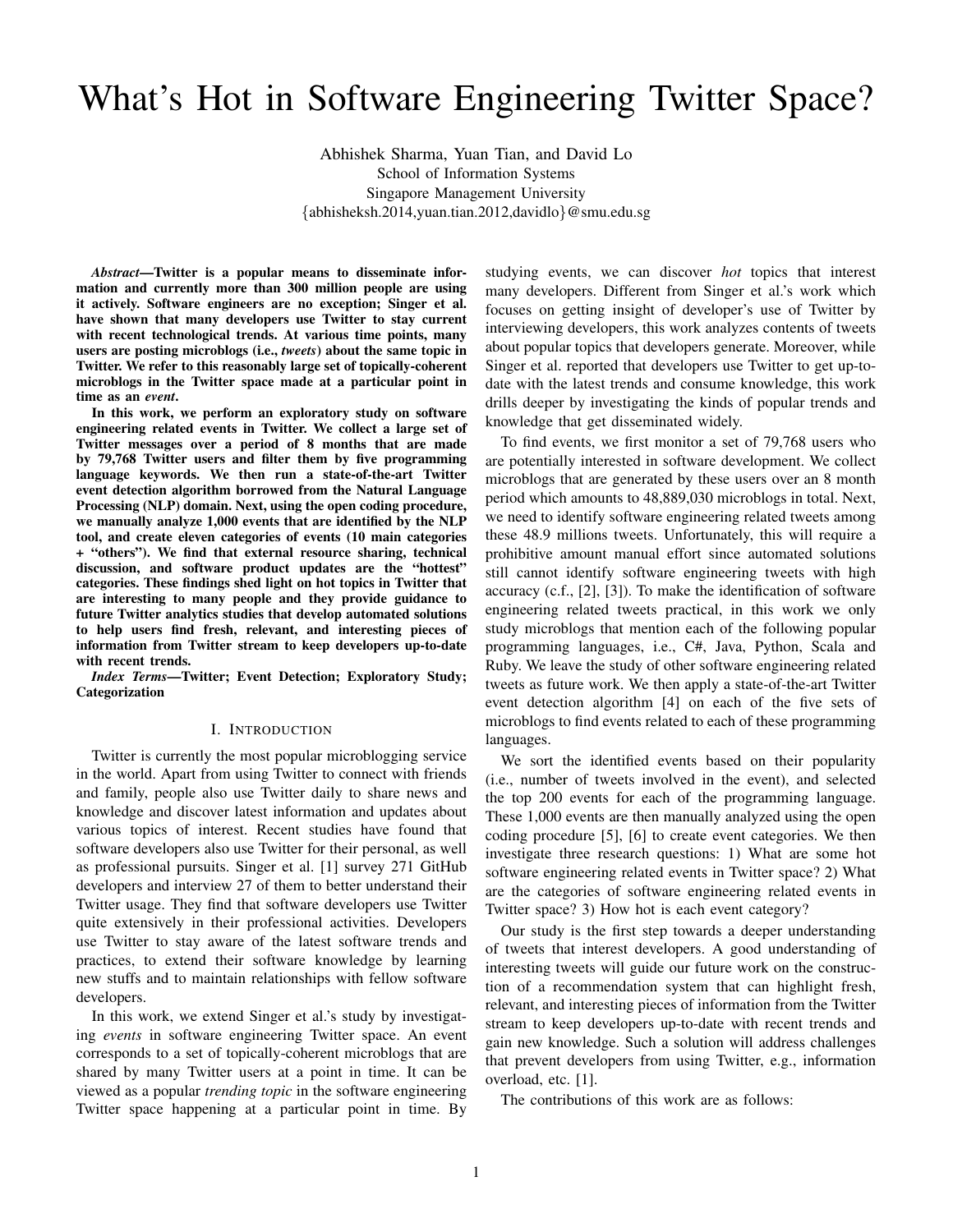- 1) We are the first to investigate events or trending topics that appear in the software engineering Twitter space.
- 2) We perform an open coding procedure on 1,000 events to group them into categories, and answer three research questions that shed light to topics that interest many people in software engineering Twitter space.

The structure of the remainder of the paper is as follows. In Section II, we describe the methodology that we follow in this exploratory study. We describe findings of our study in Section III. In Section IV, we discuss related work, and finally we conclude and mention future work in Section V.

#### II. METHODOLOGY

Figure 1 shows the methodology we follow in our study which contains 3 major steps: Twitter Data Extraction, Event Identification, and Open Coding.



Fig. 1. Empirical Study Methodology

In Step 1, we identify a set of 79,768 Twitter users who are potentially interested in software development. This identification was done following the methodology used in our previous work [7], [2]. We start with a seed set of 100 users who are well-known in software development<sup>1</sup> and include other users that follow or are followed by at least five of the seed users. We then periodically crawl all tweets of these users for an 8 month period between September 2012 to April 2013 and we collect in total of 48,889,030 tweets. From these tweets, we identify 5 sets of tweets; each set consists tweets that mention one of the following 5 programming languages: C#, Java, Python, Ruby and Scala. After this keyword filtering process, we have sets of C#, Java, Python, Ruby, and Scala tweets of sizes 27,102, 117,385, 54,862, 104,528 and 35,634 respectively. At the end of this step, we order tweets in each set based on the time they were posted.

In Step 2, for each series of tweets for a programming language extracted in Step 1, we identify events in them by running a state-of-the-art Twitter event detection technique by Diao and Jiang [4]. Diao and Jiang design a unified model which combines a topic model to represent user interest, a dynamic non-parametric model to represent events, and a probabilistic matrix factorization component to capture the relationship between events and topics. The unified model tries to separate personal from event-related tweets, identify tweets that belong to the same event, and penalize long-term events since most events are short-lived. The precision of Diao and Jiang's technique has been shown to be high (precision@5=100% and precision@30=90%). After processing

<sup>1</sup>http://noop.nl/2009/02/twitter-top-100-for-software-developers.html

each of the 5 series of tweets, the technique produces a ranked list of the events and we take the top-200 events sorted based on their sizes (i.e., the number of tweets in the event). At the end of this step, we have a set of 1,000 events that we need to group into categories.

In Step 3, we follow the open coding procedure [5], [6] to generate event categories. Open coding is performed in three iterations. In the first iteration, each event and tweets contained in it is read and a short code (i.e., description) is assigned to it. In the second iteration, the codes are analyzed to create higher-level concepts by merging similar codes together. In the final iteration, the concepts are analyzed to create a small set of categories. After the categories have been identified, the categories are sorted based on how "hot" they are (i.e., how many events belong to each category). The first author performs most of the labeling work, while the second and third authors review the first author's work.

# III. RESULTS

Our study aims at answering the following three research questions. This knowledge can be used to build an automatic recommendation system which can find interesting software engineering related events from Twitter stream.

# *A. RQ1: What are some hot software engineering related events in Twitter space?*

By answering this question, we want to highlight some of the hot or popular software engineering events for the time period we consider. Table I shows sample hot events found for each of the 5 languages we consider.

The example hot event for Java is a security bug that affected Java based web browsers in Jan 2013 which was shared by at least<sup>2</sup> 369 Twitter users. This was an important advisory to developers as well as general public to disable or not use Java based web browsers until the issue is resolved. For C#, the hot event is the release of a viral blog specifying benefits of using C# for mobile development, which was shared by at least 181 Twitter users. This blog may inspire many developers who work on mobile development to use C# rather than other languages. For Python, it is a trademark dispute which was shared by at least 382 Twitter users. This dispute was a callto-arms for Python developers and enthusiasts to join forces in a legal battle to keep the name Python. For Ruby, it is the release of Ruby 2.0.0, an event that many Ruby developers were likely to be waiting for, and this event was shared by at least 842 Twitter users. For Scala, the joining of Rod Johnson (creator of Java Spring framework) to Typesafe Inc. (the firm mainly responsible for pushing Scala's commercial adaptation) is a hot event. This event was shared by at least 150 Twitter users. This event was an exciting news for Scala developers and it may motivate many other developers to learn and use Scala.

<sup>2</sup>We only monitor a subset of all Twitter users.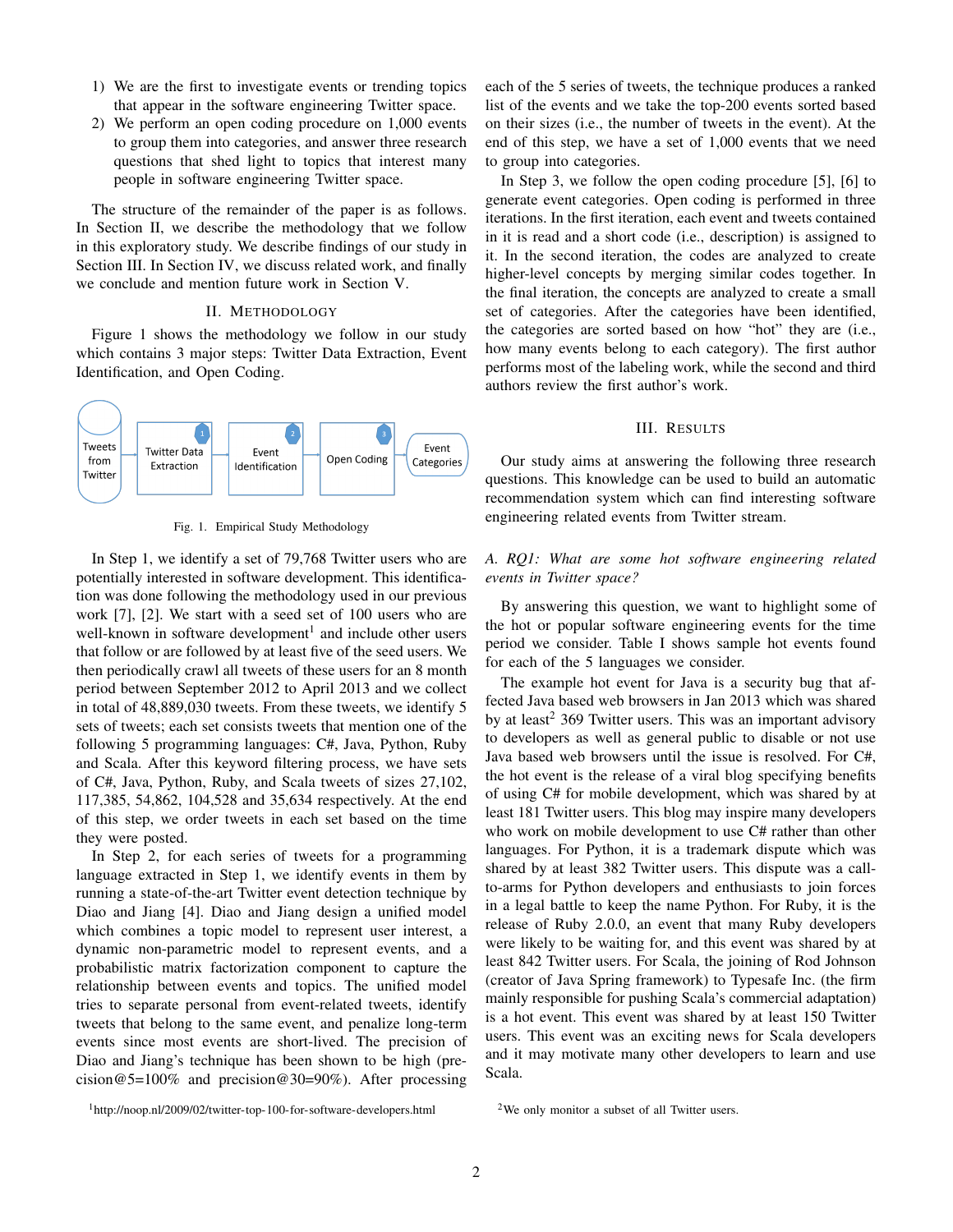| Language | Date of First | <b>Event Description</b>                                                                                             | <b>Sample Tweets</b>                                                                                                                                                                                                                                             | <b>Tweet</b> |
|----------|---------------|----------------------------------------------------------------------------------------------------------------------|------------------------------------------------------------------------------------------------------------------------------------------------------------------------------------------------------------------------------------------------------------------|--------------|
|          | <b>Tweet</b>  |                                                                                                                      |                                                                                                                                                                                                                                                                  | Count        |
| Java     | 11/01/2013    | Security vulnerability found in<br>Java                                                                              | • Feds warn PC users to disable Java<br>• security vendors warn users to disable java after zero day exploit<br>is found                                                                                                                                         | 369          |
| C#       | 02/01/2013    | A blog specifying reasons why<br>C# is the best language for mo-<br>bile development was posted.                     | • post by xamarin why c# is the best language for mobile development<br>They've got a horse in the race, but yes. RT @xamarinhq: Eight<br>$\bullet$<br>reasons C# is the best language for mobile development                                                    | 181          |
| Python   | 14/02/2013    | A company in United King-<br>dom applied to trademark<br>"Python" for all software and<br>services.                  | • unbelievable, some random software company in Europe is trying<br>to trademark "Python"<br>• Python trademark at risk in Europe: We need your help!                                                                                                            | 382          |
| Ruby     | 24/02/2013    | Ruby 2.00 was released                                                                                               | • Ruby 2.0.0-p0 was released<br>• Ruby 2.0.0-p0 is released Come and get it! Boosts to language<br>support, performance, debugging, and built in libs.                                                                                                           | 842          |
| Scala    | 01/10/2012    | Rod Johnson, creator of Spring<br>Framework in Java joining<br>Typesafe Inc. (founded by au-<br>thors of Scala team) | • Excited to be getting involved with @typesafe. I love Scala more<br>and more and it's a gr8 team with Martin, Jonas & crew & now<br>Mark Brewer<br>• Proud to welcome Rod Johnson (@springrod) to the Typesafe<br>board: @typesafe #akka #scala #playframework | 150          |

TABLE I HOT SOFTWARE EVENTS FOR EACH PROGRAMMING LANGUAGE

*B. RQ2: What are the categories of software engineering related events in Twitter space?*

In this research question we want to group software engineering events into categories. Following the open coding procedure described in Section II, we have been able to determine 11 categories of events (10 main categories + "Others") in Table II.

Tweets occurring in category *Article and Multimedia Sharing* such as: "*functional programming principles in scala starts again next monday still time to enroll*" helps interested developers by exposing them to learning resources available. For category *Technical Discussion* tweets such as: "*Scala protip lazy val is not free (or even cheap). Use it only if you absolutely need laziness for correctness, not for optimization*" can help developers in their programming activities. Tweets like: "*Feels so good @ScalaIDE: Scala IDE 3.0.0 is out With semantic highlighting, Scala debugger*" occurring in *New Releases* category can be extremely helpful for developers who are on lookout for such tool. "*Dropbox Hires Away Googles Guido Van Rossum, The Father Of Python*" is an example of a tweet in the category *News*, which the users may find interesting. Tweets such as: "*ebook dealday think python* \$*1599 save 50% use code deal*" in the category *Product Promotions* help developers to be aware of latest deals and promotion on books and products they might be interested in. "*I'll be kicking off Build with style and rocking C# on 2.5 billion devices at @xamarinhqs #bldwin Welcome Party!*" is an example of tweet in the category *Community events*. This was used to attract and encourage software developers to join *Microsft Build Devekoper Conference*. Tweets in *security updates* category such as "*sql injection vulnerability in ruby on*

*rails affects all versions*" help to quickly disseminate security related information to developers. Additionally, tweets such as: "*Seeking Contributors for the Facebook C# SDK*" in the *Crowdsourcing Request* category can be extremely helpful for developers looking for such opportunities. Similarly tweets that fall under the *Career* category can be helpful to software developers hunting for jobs, while tweets that fall under the *Satires* category can help developers to de-stress.

TABLE II CATEGORIES OF EVENTS IN SOFTWARE ENGINEERING TWITTER SPACE

| <b>Category Name</b> | <b>Description</b>                                      |  |  |  |  |  |
|----------------------|---------------------------------------------------------|--|--|--|--|--|
| Article and Mul-     | Tweets sharing articles, blogs, tutorials, or videos    |  |  |  |  |  |
| timedia Sharing      | related to software development.                        |  |  |  |  |  |
| Technical            | Tweets discussing some technical issues related to      |  |  |  |  |  |
| <b>Discussions</b>   | software development.                                   |  |  |  |  |  |
| New Releases         | Tweets announcing the release of a new software         |  |  |  |  |  |
|                      | version, tool, etc.                                     |  |  |  |  |  |
| <b>Satires</b>       | Tweets sharing jokes and funny quotes generally         |  |  |  |  |  |
|                      | related to software bugs or issues.                     |  |  |  |  |  |
| <b>News</b>          | Tweets sharing news items related to software de-       |  |  |  |  |  |
|                      | velopment such as joining of a new CEO for a large      |  |  |  |  |  |
|                      | software company, etc.                                  |  |  |  |  |  |
| Product              | Tweets promoting commercial books and tools re-         |  |  |  |  |  |
| Promotions           | lated to software development.                          |  |  |  |  |  |
| Community            | Tweets about conferences, coding events, anniver-       |  |  |  |  |  |
| Events               | saries, etc.                                            |  |  |  |  |  |
| Security Updates     | Tweets about latest security issues and fixes affecting |  |  |  |  |  |
|                      | software products and frameworks.                       |  |  |  |  |  |
| Career               | Tweets about job openings and candidates sharing        |  |  |  |  |  |
|                      | their availability for hire.                            |  |  |  |  |  |
| Crowdsourcing        | Tweets requesting users to contribute to open source    |  |  |  |  |  |
| Requests             | projects, surveys, petitions, etc. related to software  |  |  |  |  |  |
|                      | development.                                            |  |  |  |  |  |
| Others               | All other events which do not fall into one of the      |  |  |  |  |  |
|                      | above categories                                        |  |  |  |  |  |
|                      |                                                         |  |  |  |  |  |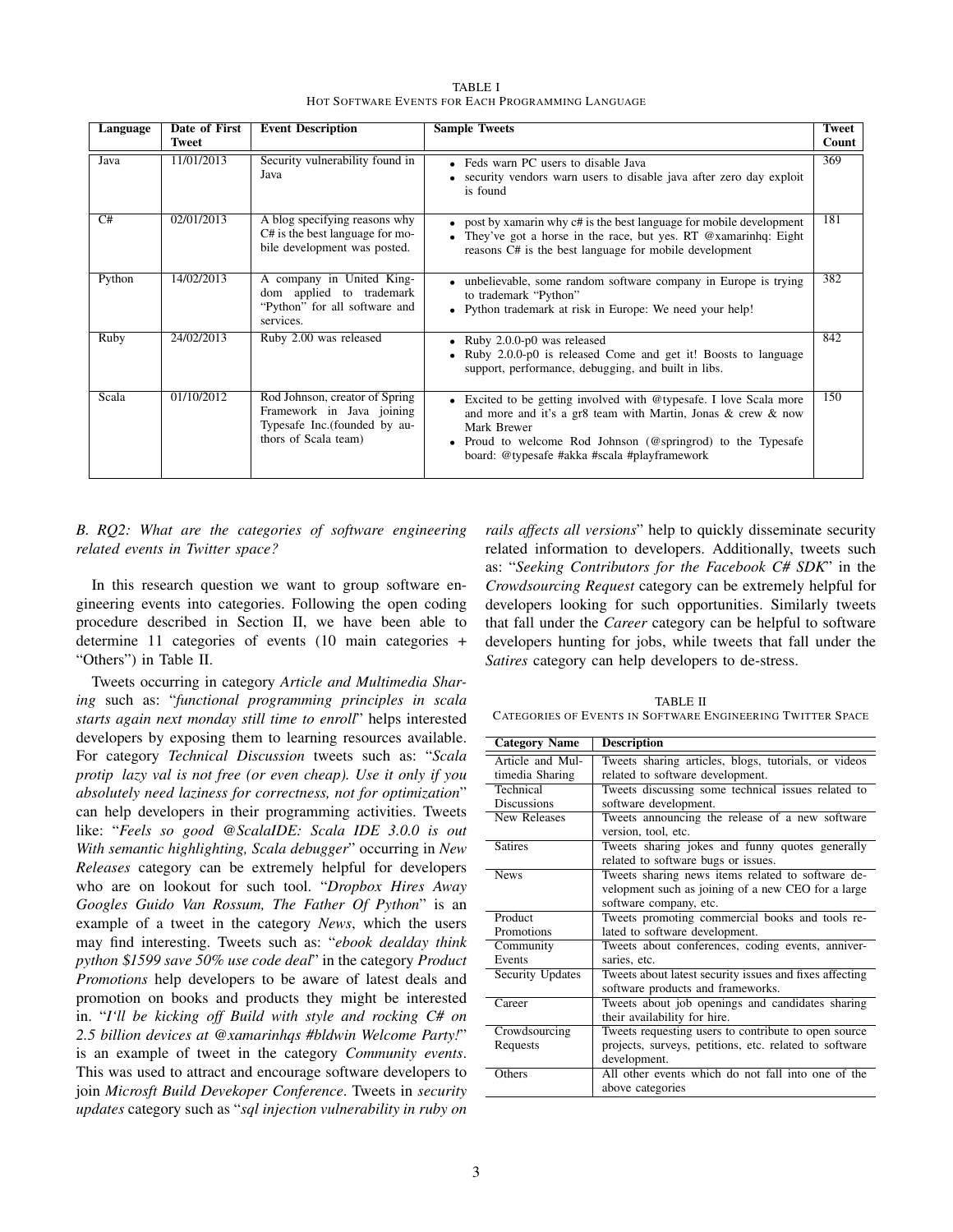## *C. RQ3: How hot is each event category?*

In this research question, we analyze the popularity of each event category. For each event category, we count the total number of events in the category. We then plot a heat map showing the hottest event categories (categories with the most tweets) for each programming language and overall in Figure 2.

From the figure, we can note that the top-3 hottest event categories are: *Article and Multimedia Sharing, Technical Discussions*, and *New Releases*. To help developers keep upto-date with recent trends, we encourage future studies to build automated solutions which are able to find, recommend, and summarize tweets that fall under the ten categories, especially the hotter ones.

Another interesting observation to note is that for the 8 month period, popular *security updates* occurred only for Java and Ruby. Java security updates are retweeted by a large number of Twitter users and one eighth of all popular Java event tweets are about security updates. Another observation is that the number of popular *community events* are higher for Python, Ruby and Scala as compared to C# and Java. Another thing to notice is that for Java, the *Satire* category is more popular than the other languages, on the other hand, no events occur in the *Product Promotions* category.

| <b>Category</b>                | C#   | Java |     |      |      | Python Ruby Scala Combined |
|--------------------------------|------|------|-----|------|------|----------------------------|
| Article and Multimedia Sharing | 33.5 | 20   | 33  | 25.5 | 36   | 29.6                       |
| <b>Tech Dicussions</b>         | 25.5 | 15   | 18  | 14   | 24.5 | 19.4                       |
| New Releases                   |      |      | 11  | 18.5 | 18.5 | 14.2                       |
| <b>Satires</b>                 |      | 26   | 6.5 | 14.5 | 4    | 10.6                       |
| News                           | 5    | 14   | 12  | 4.5  | 6    | 8.3                        |
| <b>Product Promotions</b>      | 9    | Λ    | 4.5 | 3.5  | 3    | $\overline{4}$             |
| Community Events               | 3    |      | 5.5 | 3.5  | 4    | 3.4                        |
| <b>Security Updates</b>        |      | 12.5 |     | 4.5  | ſ    | 3.4                        |
| Other                          | 2    | 3.5  | 6   | 4.5  | 0.5  | 3.3                        |
| Career                         | 2.5  | 0.5  | 3   | 5    | 2    | 2.6                        |
| Crowdsourcing Request          | 1.5  | 0.5  | 0.5 |      | 1.5  | $1.2\,$                    |

Fig. 2. Hotness of event categories across languages (red = most popular, green = least popular). Numbers represent the ratios of the total number of tweets of an event category to the total number of tweets (in percentages).

#### *D. Threats to Validity*

Similar to other exploratory studies, there are some threats that may affect the validity of our study. First, we only study 79,768 Twitter users and their 48,889,030 microblogs which we collect over an 8 month period. Second, the event detection algorithm by Diao and Jiang [4] may wrongly identify events. Third, we only manually analyze 1,000 events using the open

coding procedure. Fourth, the open coding procedure involves subjectivity and most of the labeling decisions are made by one person. Still, 48 million (microblogs) and 1,000 (events) are large numbers. Also, Diao and Jiang's algorithm is a stateof-the-art algorithm and has been shown to perform well. Furthermore, the second and third authors have reviewed the first author's labels to improve them.

## IV. RELATED WORK

In this section, we first describe closely related empirical studies on how Twitter is used by software engineers (Section IV-A). Next, we describe studies that propose domainspecific analytic solutions that help developers better use Twitter in their software development activities (Section IV-B). Finally, we highlight various studies that also analyze software engineering textual corpora (Section IV-C).

## *A. Empirical Study of Twitter Use by Software Engineers*

Singer et al. in [1] survey 271 developers and interview 27 developers who were active on GitHub to analyse how software developers use Twitter. They find that many developers do use Twitter to keep up-to-date with the latest trends, to consume knowledge, and to network with other developers. They also report two major challenges developers face while using Twitter: information overload due to availability of too much contents, and deciding which users to follow to get interesting and relevant contents. Based on these challenges, there is a need to help developers find latest events or trends from Twitter streams that are useful to software developers. In this work, we perform an exploratory study of events that many developers care about in a 8 month period. We report 11 categories of such events and highlight the three "hottest" event categories. This finding can guide future studies to develop recommendation systems that can identify interesting information from Twitter to developers.

Bougie et al. analyze 11,679 tweets posted by 68 software developers and group the microblogs into four categories, i.e., software engineering related, gadgets, current events, daily chatter [8]. Different from Bougie et al. who target *all* tweets posted by developers, Tian et al. manually categorize 300 software-related microblogs into ten categories [9]. Different from Bougie et al. and Tian et al. we want to find and characterize hot trending events in Twitter. Wang et al. analyze 568 tweets posted by developers from the Drupal open source project [10]. They find that Drupal developers use Twitter to coordinate efforts, share knowledge, encourage potential contributors to join, etc. Recently, Tian et al. investigate the behaviors of software microbloggers in terms of their microblogging frequency, generated contents, and interactions among themselves, based on a dataset that contains more than 13 million microblogs generated by more than 42 thousands software microbloggers [7]. They find that some software microbloggers are very active in posting software-related contents (generate more than 100 software-related microblogs monthly). They also find that the community of software